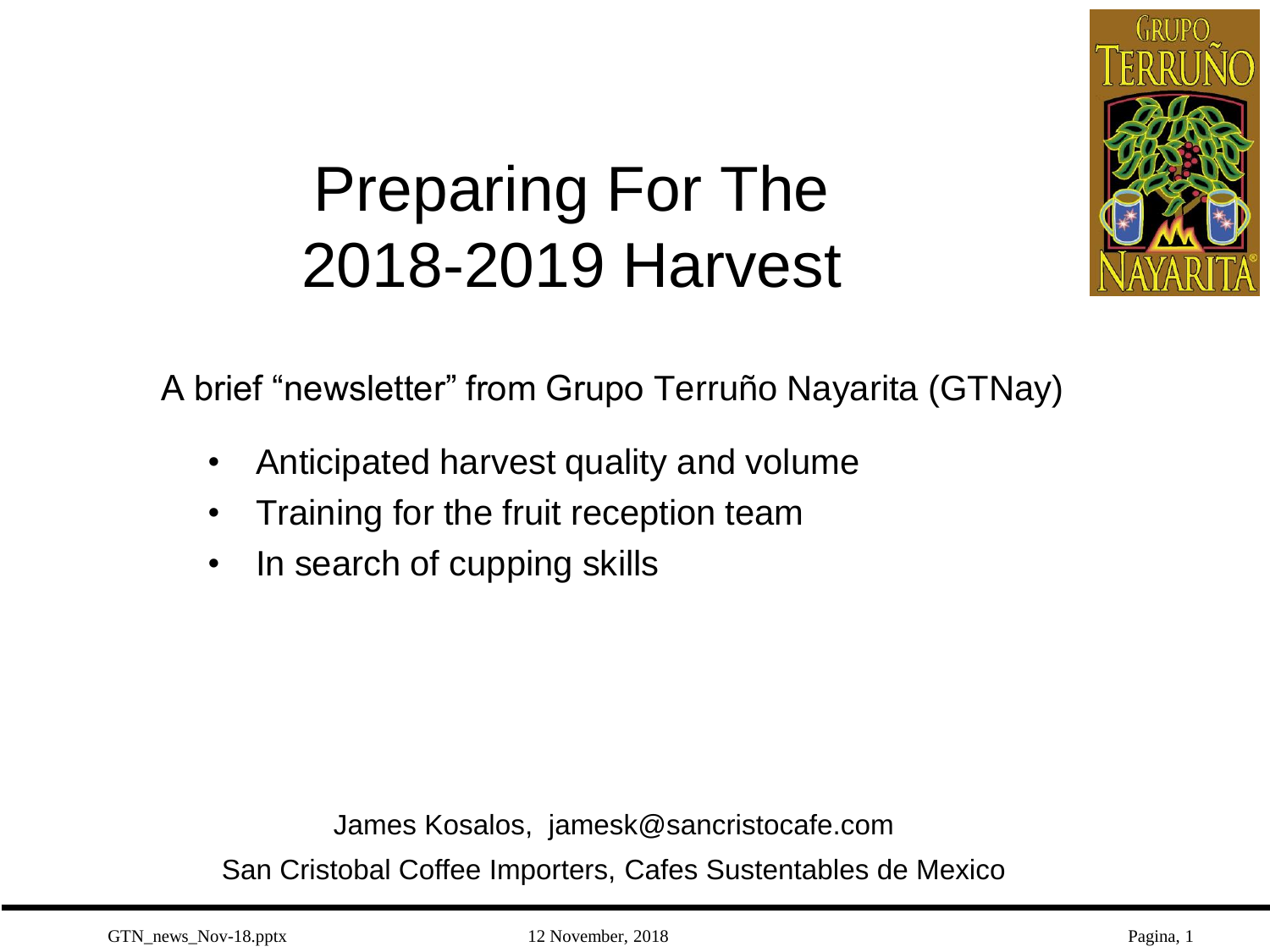### Substantial Recovery Anticipated In 2018-19

The Roya crept up and dealt us a crippling blow in the 2017-18 harvest; there were only 300 bags of coffee to export; quality ok but not exceptional.

Thanks to agro-diversity, the group's producers were able to feed their families with income from avocados, mangos, bananas and citrus crops.

Our battle with the Roya has shown us that it is not necessary to replace our cafetos with resistant varieties that don't cup well, it is "only" necessary to restore the soil's biodiversity. The cafetos thrive on soil alive with microorganisms, worms and insects, and best of all, our treasured old varieties are able to withstand the Roya's attacks.





E. Fredy Flores Lucas, recent Agronomy graduate whose family belongs to GTN's CUERNO sociedad

With the help of a consultant and and a local university the group is now building a Biofabricator facility to produce our own version of the fermented culture that we have been buying to replenish the soil.

In the last three months Fredy Flores (GTN agronomist), with the help of Carlos Bustamante (GTN QA), and Jacob Frankel (GTN Intern), was able to visit nearly half of the group's nearly 500 farms to asses the quality of the ripening fruit. The team was able to refine the group's harvest volume estimates and confirm that roughly half the farms were free of the Roya; better yet, these farms had large, juicy coffee cherries!!!.

The Group anticipates about 11 containers of coffee with roughly half of them of competition quality. We are on the road to recovery!

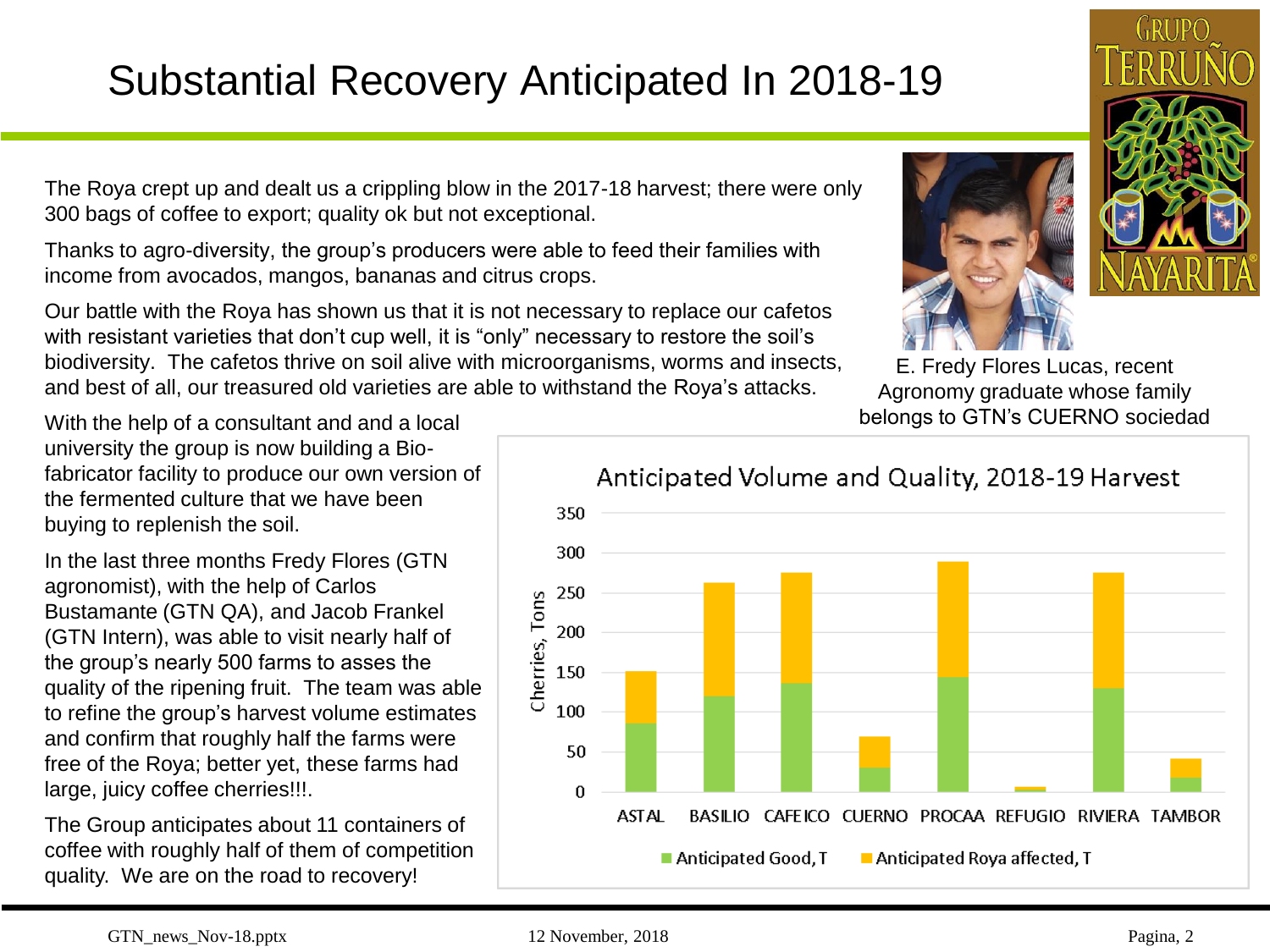### Harvest Preparation: Training For Fruit Reception

Since consistently high quality coffee is born of consistently ripe, juicy coffee cherries, the most important step in the production of this coffee, by far, comes at the very first moment the coffee cherries enter the process. It is here where the fruit is evaluated and segregated by ripeness and/or certification. And it is here where data for GTN's fruit quality premiums are gathered.

Precision in reception is also a critical part of GTN's harvest funding cycle. GTN's customers rely on the group's process controls to establish a reception based coffee inventory that then becomes the collateral

for low risk prepayments.

This FincaLab® data driven and collateral based funding system is unique in the coffee industry and allows GTN associates to access harvest funding with relatively low interest rates.

The leaders and receptors from each of GTN's producing members met for training on Monday, 5 November, in our Tepic offices.





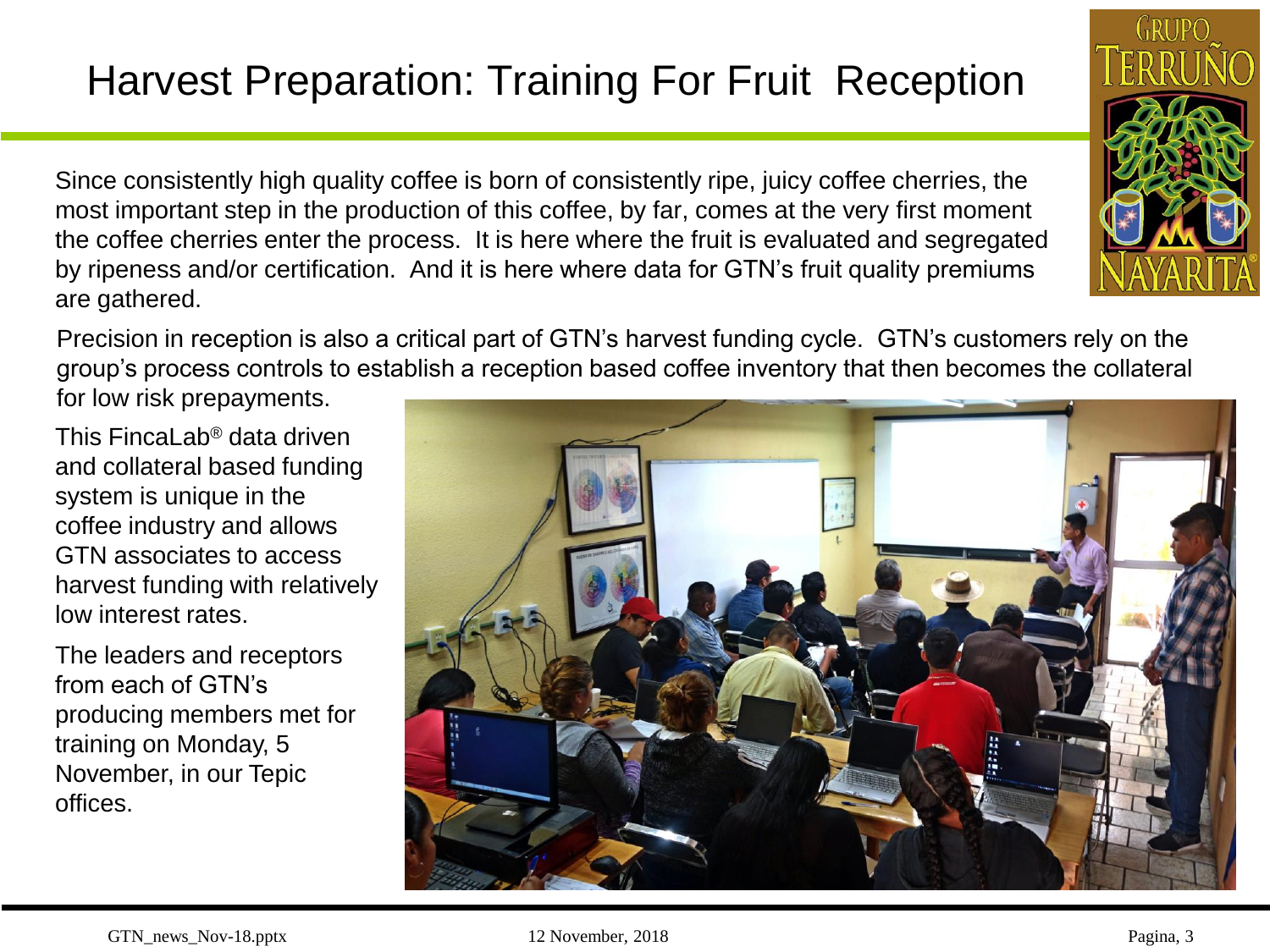#### Our Team Is Ready For The Harvest!!

Everyone is smiling at the end of the training session.

The smiles may signify the general level of friendliness in our organization, relief the training session is over, or may represent the lingering effects of the terrific Mexican traditional food that was brought in for lunch!